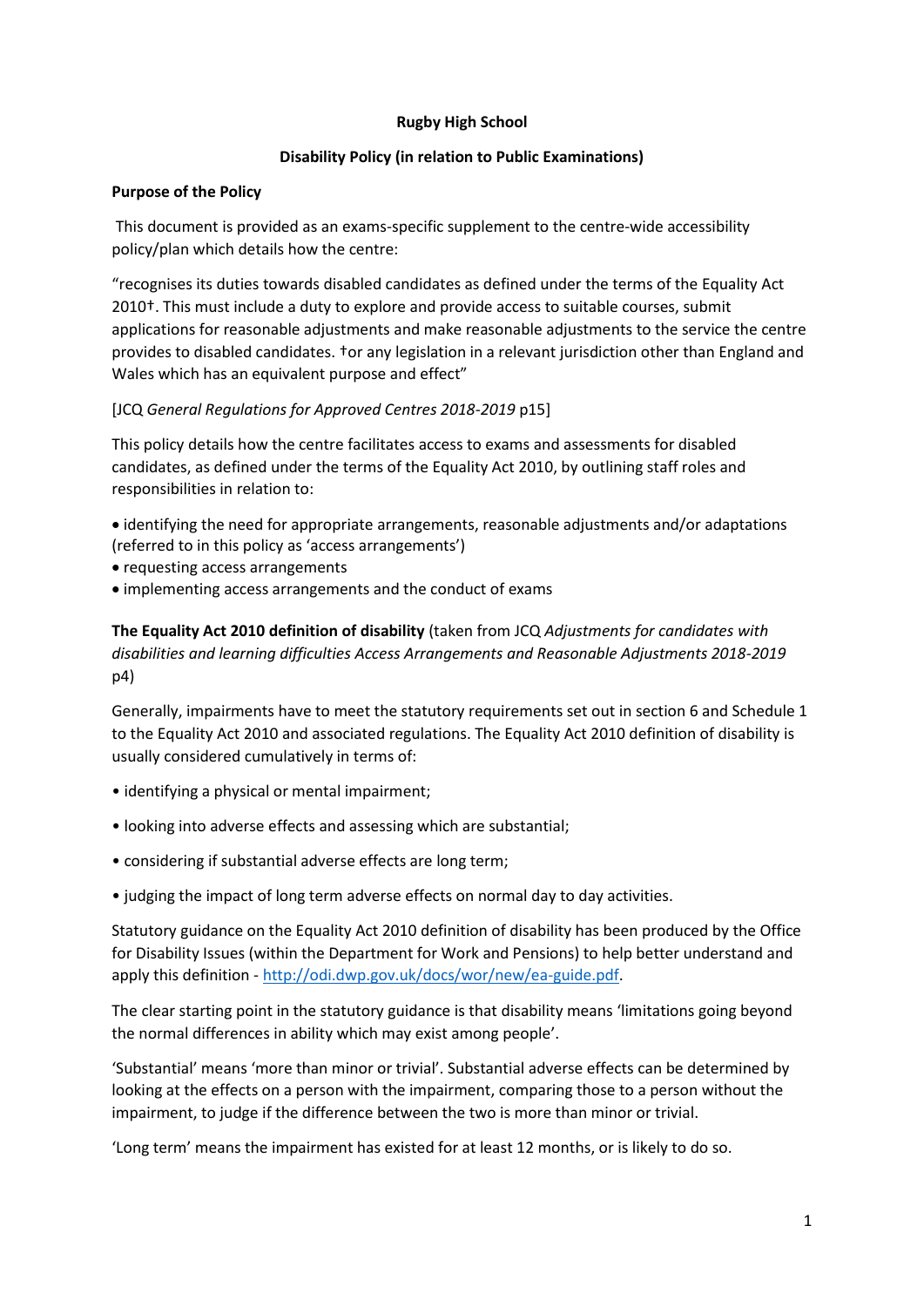'Normal day to day activities' could be determined by reference to the illustrative, non-exhaustive list of factors in pages 47 to 51 of the statutory guidance relating to the Equality Act 2010. (Study and education related activities are included in the meaning of 'day to day' activities.)

The guidance from the Office for Disability Issues referred to above illustrates the factors which might reasonably be regarded as having a substantial adverse effect on normal day to day activities. Factors that might reasonably be expected not to have a substantial adverse effect are also provided.

Factors that might reasonably be expected to have a substantial adverse effect include:

• persistent and significant difficulty in reading and understanding written material where this is in the person's native language, for example because of a mental impairment, a learning difficulty or a sensory or multi-sensory impairment;

- persistent distractibility or difficulty concentrating;
- difficulty understanding or following simple verbal instructions;

• physical impairment – for example, difficulty operating a computer because of physical restrictions in using a keyboard. Factors that might reasonably be expected not to have a substantial adverse effect include:

- minor problems with writing or spelling;
- inability to read very small or indistinct print without the aid of a magnifying glass;
- inability to converse orally in a language which is not the speaker's native spoken language.

# **Duty to make a Reasonable Adjustment**

Examination boards have a duty to make reasonable adjustments where assessment arrangements would put a disabled candidate at a substantial disadvantage in comparison with a candidate who is not disabled. In such circumstances, the examination board is required to take reasonable steps to avoid that disadvantage. Examination boards are not required to make adjustments to the academic or other standard being applied when conducting an examination/assessment. Examples of reasonable adjustments can be found on page 7 of *Adjustments for candidates with disabilities and learning difficulties Access Arrangements and Reasonable Adjustments 2018-2019.*

Some types of disability may affect the candidate's ability to demonstrate one or more of the assessment objectives of a qualification. Alternative routes will be explored with the examination board. Sometimes, however, alternatives cannot be found because the impairment relates to a fundamental part of the assessment. As a result, the candidate may not score enough marks to justify entering for the assessment.

The school may include a candidate on a course in the full knowledge that they may not be able to fulfil all the assessment requirements. The candidate and his/her parents/carers will be made fully aware of the extent to which it is advisable to enter the candidate for the qualification. It is not always possible to arrange equal access for a candidate whose impairment affects a competence which is being tested and who may be unable to demonstrate the assessment objectives.

#### **Access Arrangements**

The school is required to process requests for access arrangements at the start of a course i.e. at the beginning of Year 10 for GCSEs and at the beginning of Year 12 for A levels. **Access arrangements cannot be put in place at the last minute** (except in exceptional circumstances e.g. a student suddenly loses their sight or sustains a fracture which prevents them from being able to write). The arrangement(s) put in place must reflect the support given to the candidate i.e. reflect the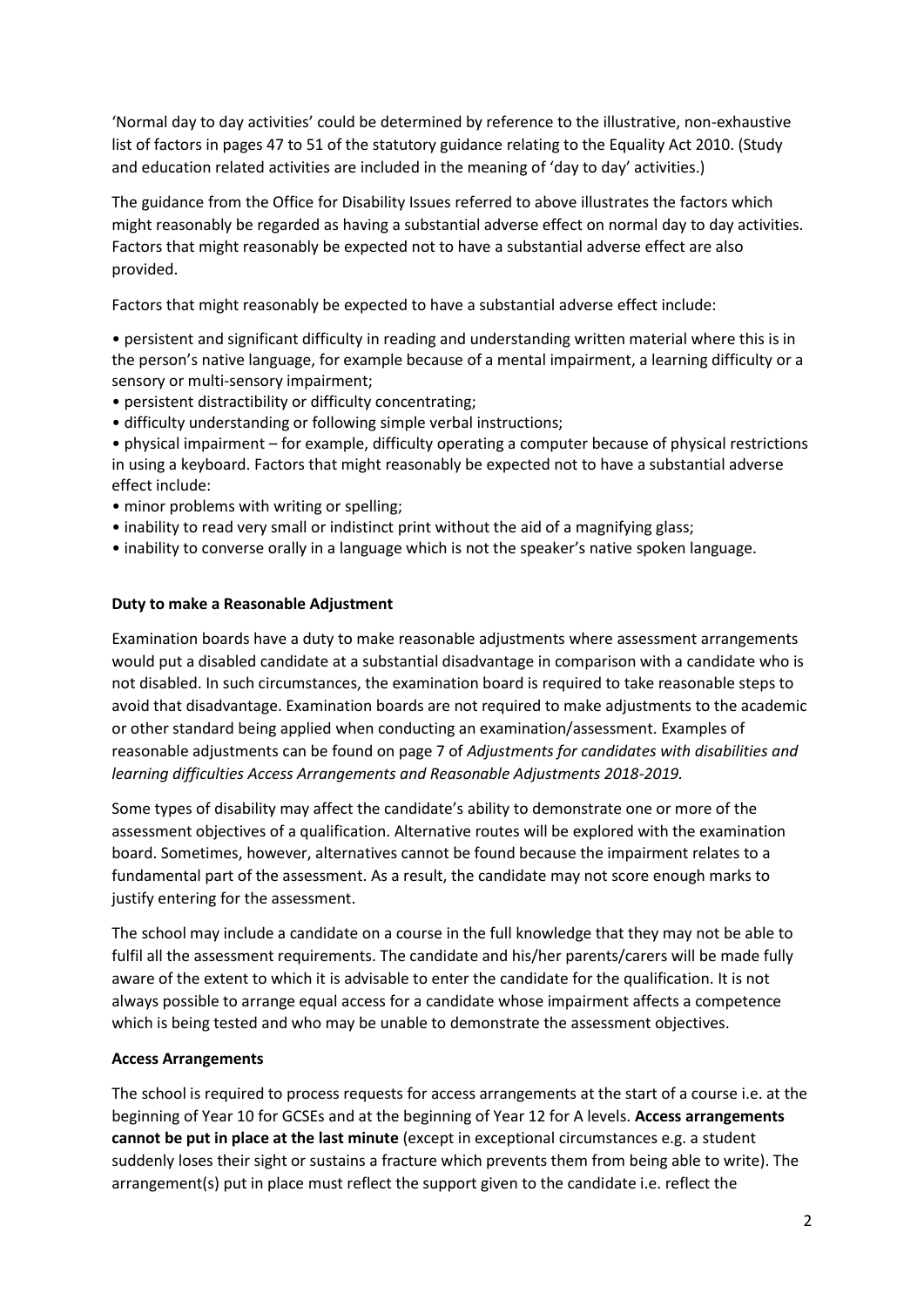candidate's normal way of working. They must be in place for internal school tests and for mock examinations. The school is required to keep evidence to demonstrate the need for access arrangements and candidates' use of them and show it to inspectors. If a candidate consistently doesn't use an access arrangement although it has been granted, it may be withdrawn. **Requests for assessment for access arrangements will not normally be considered in the second year of a two year course.**

Candidates may not require the same access arrangements in each specification. Subjects and their methods of assessments may vary, leading to different demands of the candidate. The SENCo will consider the need for access arrangements on a subject by-subject basis.

# **Identifying the need for Access Arrangements**

#### **Roles and Responsibilities**

# **Head of Centre**

The Head of Centre is familiar with the entire contents, refers to and directs relevant centre staff to the annually updated JCQ publications including *General Regulations for Approved Centres* and *Adjustments for candidates with disabilities and learning difficulties Access Arrangements and Reasonable Adjustments* .

# **Senior Leaders**

Senior leaders are familiar with the entire contents of the annually updated JCQ publications including *General Regulations for Approved Centres* and *Adjustments for candidates with disabilities and learning difficulties Access Arrangements and Reasonable Adjustments.*

# **Special Educational Needs Coordinator (SENCo)**

The SENCo has full knowledge and understanding of the contents, refers to and directs relevant centre staff to the annually updated JCQ publication *Adjustments for candidates with disabilities and learning difficulties Access Arrangements and Reasonable Adjustments*. She also:

- Ensures the quality of the access arrangements process within the centre
- Ensures an appropriately qualified assessor(s) is appointed and that evidence of the qualification(s) of the person(s) appointed is held on file
- Ensures the assessment process is administered in accordance with the regulations
- Ensures arrangements put in place for exams/assessments reflect a candidate's normal way of working within the centre

# **Teaching staff**

Teaching Staff inform the SENCo of any support that might be needed by a candidate.

# **Assessor of candidates with learning difficulties**

The assessor of candidates with learning difficulties will be an appropriately qualified access arrangements assessor/psychologist/specialist assessor appointed by the centre. The regulations do not permit the school to accept assessments commissioned by third parties. The school is required to hold evidence of the assessor's qualification to conduct the assessment prior to it taking place.

The assessor has a detailed understanding of the current JCQ publication *Adjustments for candidates with disabilities and learning difficulties Access Arrangements and Reasonable Adjustments*.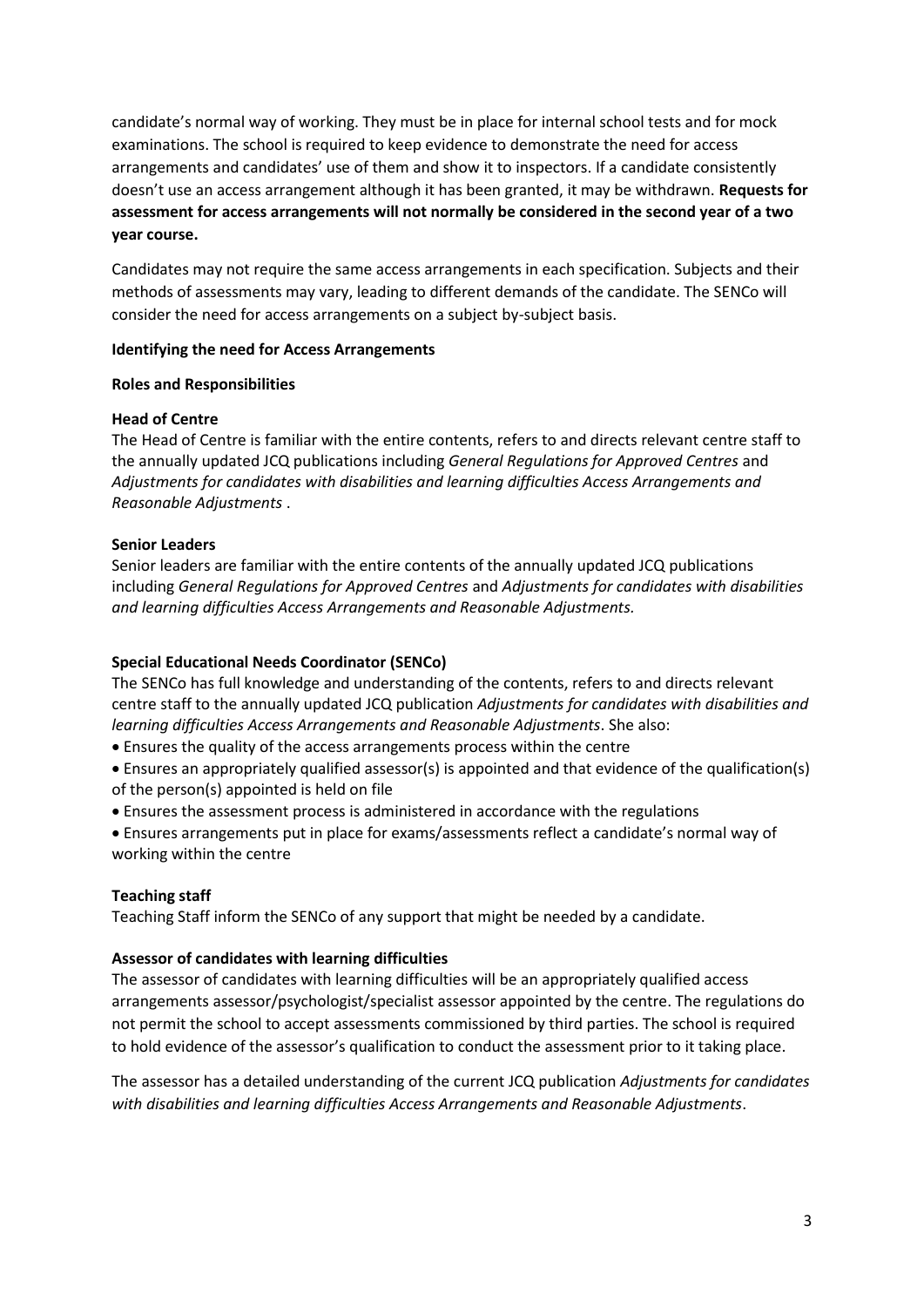### **Requesting Access Arrangements**

#### **Roles and responsibilities**

# **Special Educational Needs Coordinator (SENCo)**

 Determines if the arrangements identified for a candidate require prior approval from the awarding body before the arrangements are put in place or if approval is centre delegated

 Follows guidance in *Adjustments for candidates with disabilities and learning difficulties Access Arrangements and Reasonable Adjustments* Chapter 8 to process approval applications for access arrangements for GCSE and GCE qualifications

 Ensures appropriate and required evidence is held on file to confirm validation responses in Access Arrangements Online including the completion of JCQ Form 8, where required, and a body of evidence to substantiate the candidate's normal way of working within the centre

- Maintains a file for each candidate that will include:
- completed JCQ/awarding body application forms and evidence forms
- appropriate evidence to support the need for the arrangement where required
- appropriate evidence to support normal way of working within the centre

 in addition, for GCSE and GCE qualifications (where approval is required), a print out of the Access Arrangements Online approval and a signed data protection notice (which provides candidate consent to their personal details being shared)

Presents the files when requested by a JCQ Centre Inspector

#### **Examinations Officer**

 Is familiar with the entire contents of the annually updated JCQ publication *General Regulations for Approved Centres* and is aware of information contained in and *Adjustments for candidates with disabilities and learning difficulties Access Arrangements and Reasonable Adjustments* where this may be relevant to the Examinations Officer role

 Liaises with the SENCo to ensure a list of Access Arrangements is compiled prior to exams being seated and that Access Arrangements Online approval is in place where appropriate.

#### **Implementing access arrangements and the conduct of exams**

#### **Roles and responsibilities**

#### **External assessments**

These are assessments which are normally set and marked/examined by an awarding body which must be conducted according to awarding body instructions and/or the JCQ publication *Instructions for conducting examinations* (ICE).

#### **Head of Centre**

The Head of Centre supports the SENCo, the Exams Officer and other relevant school staff in ensuring appropriate arrangements, adjustments and adaptations are in place to facilitate access for disabled candidates to exams

#### **Special Educational Needs Coordinator (SENCo)**

#### The SENCo:

 ensures appropriate arrangements, adjustments and adaptations are in place to facilitate access for candidates where they are disabled within the meaning of the Equality Act (unless a temporary emergency arrangement is required at the time of an exam)

 Liaises with the exams officer regarding facilitation and invigilation of access arrangement candidates in exams.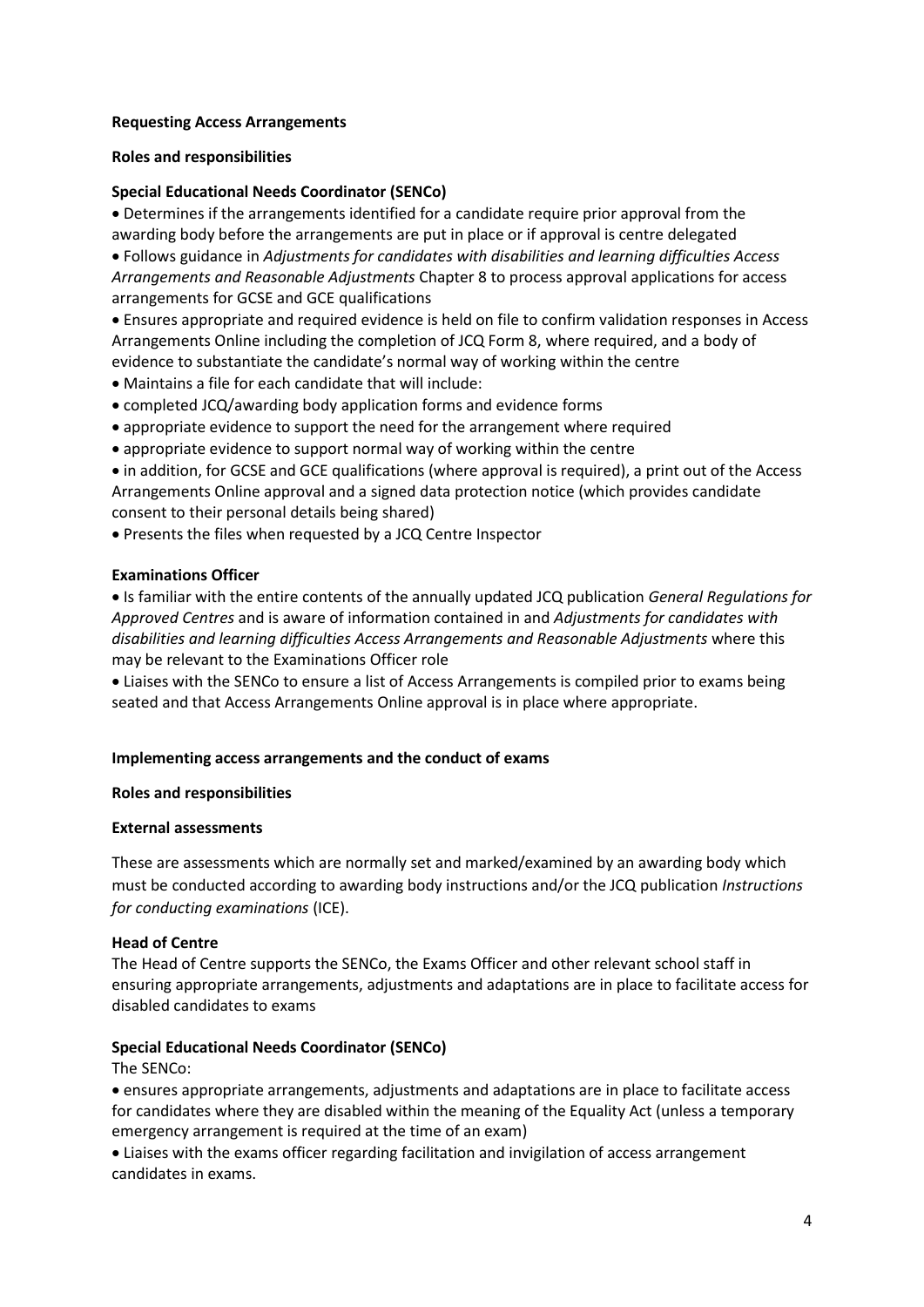# **Exams Officer**

The Exams Officer;

 Ensures cover sheets, where these are required by the arrangement are completed as required by facilitators

 Ensures facilitators supporting candidates are appropriately trained and understand the rules of the particular access arrangement(s)

Liaises with the SENCo regarding rooming of access arrangement candidates

 Makes modifications that are permitted by the centre (a question paper copied onto coloured paper, an A4 to A3 enlarged paper or a paper printed on single sheets) that may be required and, where approved, opens the exam question paper packet in the secure room no earlier than 90 minutes prior to the published start time of the exam

# **Other Relevant Staff**

 Support the SENCo and the exams officer to ensure appropriate arrangements, adjustments and adaptations are in place to facilitate access for disabled candidates to exams.

# **Internal Assessments (Non-Examination Assessments (NEAs))**

These are non-examination assessments (NEA) which are normally set by a school/examination board, marked and internally verified by the school and moderated by the examination board.

# **Roles and Responsibilities**

# **Special Educational Needs Coordinator (SENCo)**

The SENCo:

- Liaises with teaching staff to implement appropriate access arrangements for candidates
- Ensures centre-delegated and awarding body approved arrangements are in place prior to a candidate taking his/her first formal supervised assessment
- Ensures candidates are aware of the access arrangements that are in place for their assessments

# **Teaching staff**

Teaching staff:

Support the SENCo in implementing appropriate access arrangements for candidates

#### **Internal exams**

These are exams or tests which are set and marked within the centre; normally a pre-cursor to external assessments.

#### **Roles and Responsibilities**

#### **Special Educational Needs Coordinator (SENCo)**

The SENCo liaises with teaching staff and the Exams Officer to implement appropriate access arrangements for candidates.

# **Teaching Staff**

Teaching staff support the SENCo and Exams Officer in implementing appropriate access arrangements for candidates

#### **Exams Officer**

The Exams Officer:

 Provides the SENCo / Inclusions Manager with internal exam timetable to ensure arrangements are put in place when required

Provides exam materials that may need to be modified for a candidate